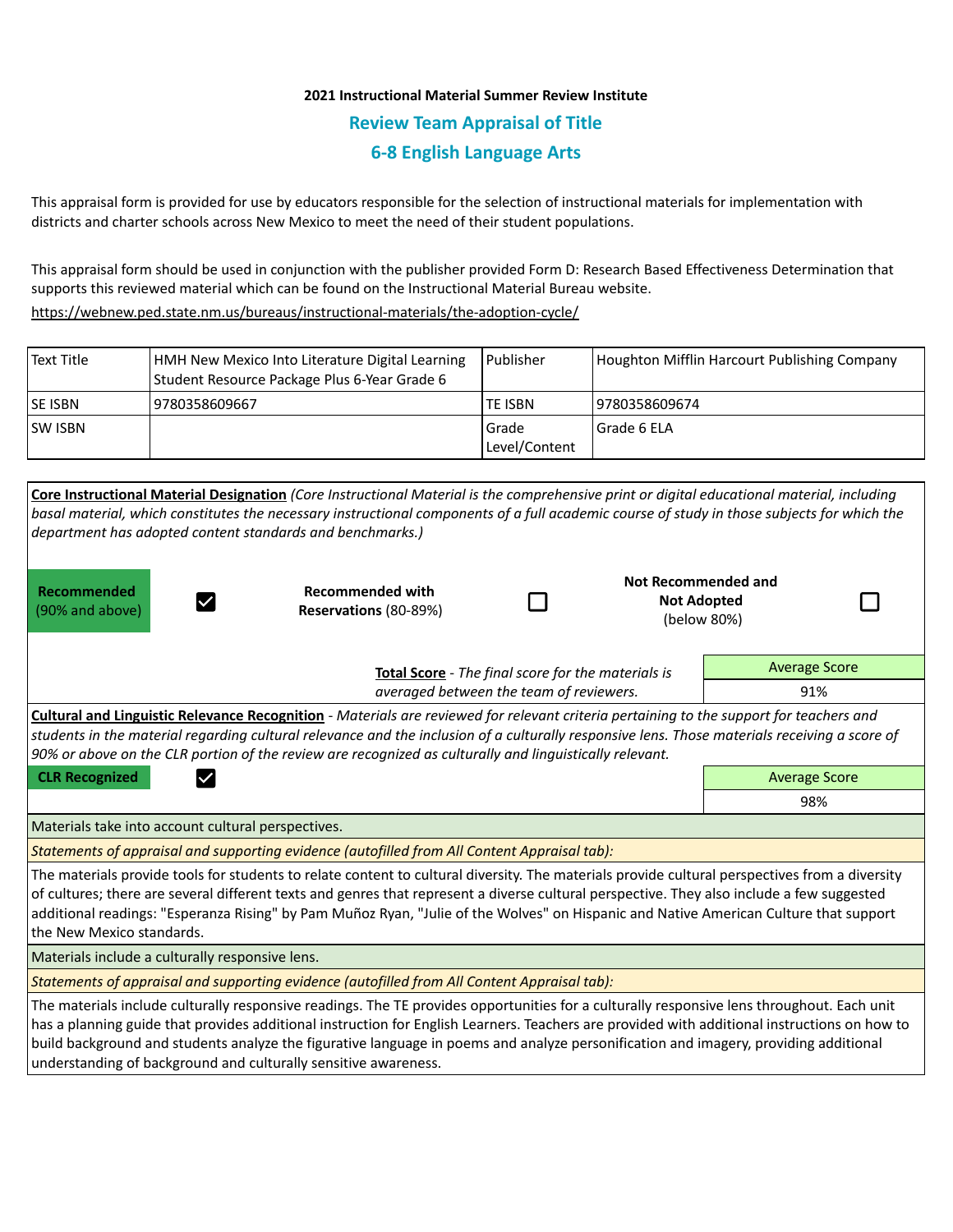**Standards Review** *- Materials are reviewed for alignment with the state adopted content standards, benchmarks and performance standards.*

Average Score

88%

Materials align with grade level ELA standards overall.

*Statements of appraisal and supporting evidence:* 

The materials are at the appropriate grade-level text complexity and are accompanied by quality tasks aligned to the Common Core State Standards of reading, writing, speaking, listening, and language literacy skills. Each unit begins with a list of learning objectives and the online component offers a standards correlation guide to assist teachers in unit/lesson planning. Throughout the course of the curriculum, guidance is provided for teachers to attend to standards-based instructional expectations while offering students a variety of reading, writing, speaking, and listening activities to help support students' mastery of all grade level content standards.

Materials align to reading standards.

*Statements of appraisal and supporting evidence:* 

From the perspective of reading standards, the materials comprise a wide variety of text selections which include: science fiction, poetry, editorials, memoirs, dramas, informational articles, and folktales. Anchor texts and the series of texts connected to them are accompanied by a text complexity analysis and rationale for purpose and placement at the grade level, affording students the opportunity to read a diverse range of texts and genres throughout the school year. The Response Log at the end of each text is used to gather relevant details that connect to the essential questions in each unit. Students practice a variety of reading skills, including but not limited to analyzing, inferring, predicting and citing evidence, which enable students to master the grade level appropriate standards.

Materials align to writing standards.

*Statements of appraisal and supporting evidence:* 

The unit materials provide multiple opportunities across the school year for students to learn, practice, and apply different genres/modes of writing that reflect the distribution required by the standards. Students write arguments , informative/explanatory and narrative responses. These opportunities are often connected to text types and/or topics students have explored throughout the unit. Teachers and students can monitor their writing skills through writing tasks following the readings and the use of rubrics and checklists. Materials are aligned to the writing standards, specifically in terms of providing evidence-based opportunities for development of strong writing skills.

Materials align to speaking and listening standards.

*Statements of appraisal and supporting evidence:* 

Material is partially aligned to the speaking and listening standards. There are limited activities for a full range of speaking and listening skills, with a majority of the activities focused on real world applications such as presentations, debates, and discussions. There are opportunities for students to work as individuals, pairs, and small groups in these activities supported by clear and concise step-by-step learning points to walk students through each of these tasks. However, it is lacking in tasks that require interpreting information proposed and examined in diverse media (Standard SL 2) and does not provide clear guidelines and expectations for speaking and listening as outlined in Standard SL 1B "Follow rules for collegial discussions, set specific goals and deadlines, and define individual roles as needed."

Materials align to language standards.

*Statements of appraisal and supporting evidence:* 

Materials meet the language standards through both print and online resources. Glossaries and "Expand Your Vocabulary" are included in each Unit. The Teacher Edition provides teachers with planning and instruction on applying activities to encourage students to determine and clarify the meaning of unknown and multiple-meaning words and phrases based on grade 6 reading content. The materials provide frequent opportunities for evidence-based language learning that encourages the use of academic vocabulary. The materials also include explicit instruction on the grade-level grammar and conventions standards. This explicit instruction is included in the Teacher's Edition.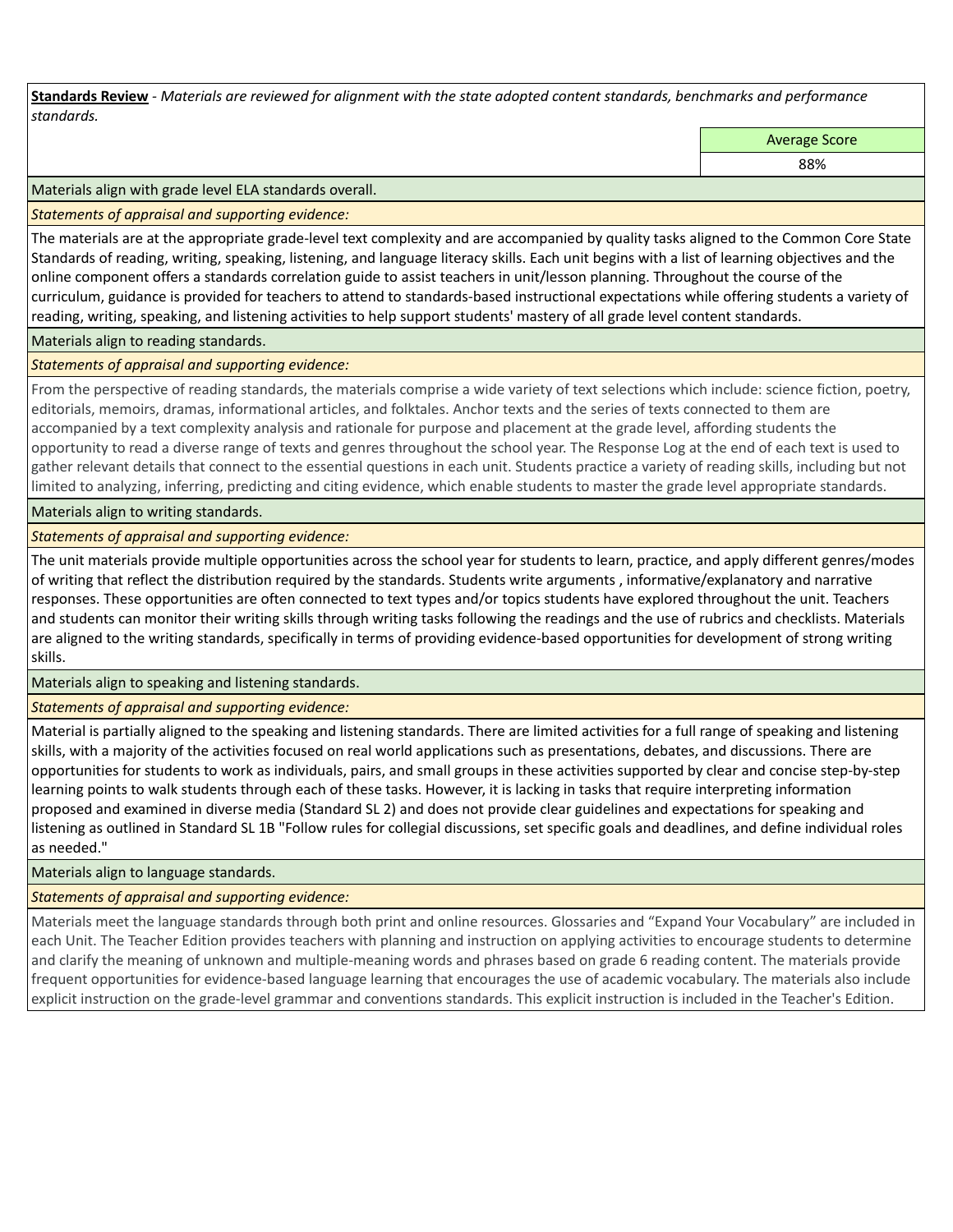**ELA Content Review** *- Materials are reviewed for relevant criteria pertaining to the support for teachers and students in the specific content area reviewed.*

Average Score

92%

Materials provide a selection and range of high-quality texts worthy of students' time and attention, exhibiting exceptional craft and thought and/or providing useful information.

*Statements of appraisal and supporting evidence:* 

Materials meet the criterion; texts are worthy of students' time and attention, are of quality and are rigorous, and meet the text complexity criteria for Grade 6. Anchor texts consider a range of student interests and reflect various text types and genres required by the standards, specifically works from award-winning authors as well as traditional classics. Thematically, they consider a range of student interests, including but not limited to surviving disaster and using your voice for social change. Texts include works by such authors as Pat Mora, Langston Hughes, Linda Sue Park, and Sherry Garland that are thought provoking, challenging, and are well presented with strong themes and connections to culture.

Questions in the materials are high-quality text-dependent and text-specific questions. The overwhelming majority of these questions are text-specific and draw student attention to the particulars in the text.

*Statements of appraisal and supporting evidence:* 

The instructional materials include questions, tasks, and assignments that are text-dependent over the course of the school year. 'Notice & Note Signposts Activities' such as contrast and contradiction activities are included throughout the units that guide students and assist them to analyze works of fiction and nonfiction. Also culminating projects, both oral and written, require students to draw from readings and notations to support their final assessments with evidence. Text-dependent questions, tasks, and assignments consistently support students' literacy growth over the course of the school year.

Materials provide scaffolding and supports to enable students' learning of English language arts.

*Statements of appraisal and supporting evidence:* 

The materials provide scaffolding and support with materials and opportunities for all students to enable learning of each standard at their level with supportive materials such as "Differentiated Instruction-When Students Struggle", "Scaffolding for English Language Learners", and "To Challenge Students". There are sections such as "Differentiated Instruction to Challenge Students", which aids students in identifying important concepts in the text. The materials also provide physical and online support to address varying levels of English Language Learners and Special Education Students. The sections called "Monitor Comprehension" are designed to help English Learners visualize the events in the text to improve comprehension.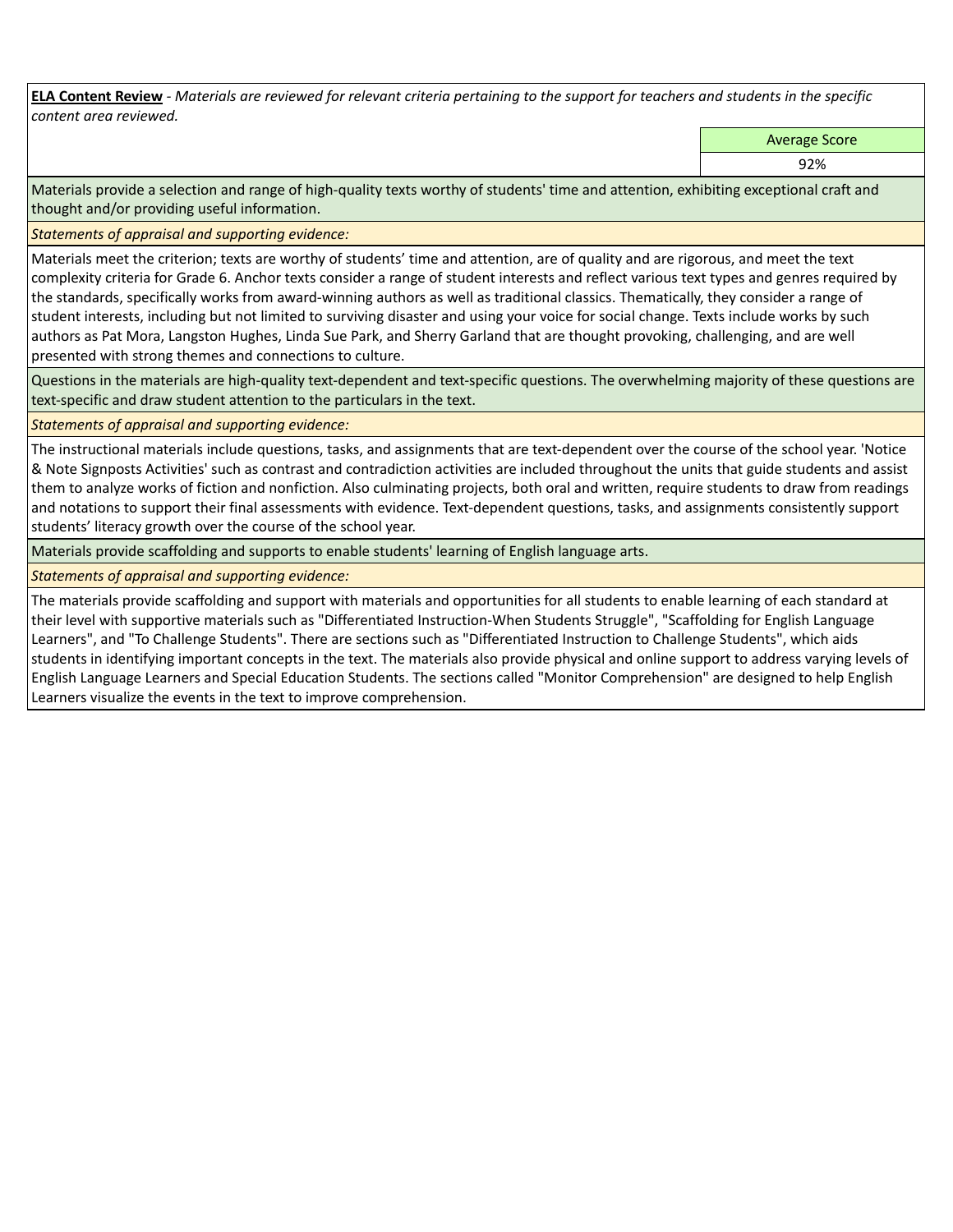**All Content Review** *- Materials are reviewed for relevant criteria pertaining to the support for teachers and students in the material regarding the progression of the standards, lesson structure, pacing, assessment, individual learners and cultural relevance.*

Average Score

98%

Materials are coherent and consistent with the standards that all students should study in order to be college and career ready.

*Statements of appraisal and supporting evidence:*

The materials meet the expectations of alignment with the standards. Rigorous, engaging texts are high quality and are organized to be the central focus of lessons while supporting students' knowledge building. The materials support student growth in reading, writing, speaking and listening, and developing language skills over the course of the school year, with attention to close reading and analysis of texts, topics, and themes. The materials also meet the expectations for instructional supports and usability, with guidance for differentiation and program design for implementation of grade level standards based learning.

Materials are well designed and take into account effective lesson structure and pacing.

*Statements of appraisal and supporting evidence:*

The curriculum is made up of six units. There is a planning guide at the beginning of each unit that is color-coded by skill and resource. Materials are well-designed and offer effective lesson structure and pacing. Within each unit, instruction is divided into Analyze & Apply, Collaborate & Compare, Reader's Choice, and Unit Tasks. Guidance for teachers in explaining Notice & Note Signposts are integrated into each unit, as well as flexible short and long read options.

Materials support teacher planning, learning, and understanding of the standards.

*Statements of appraisal and supporting evidence:*

The instructional materials contain a Teacher's Edition with annotations and suggestions on how to present the content in the Student Edition and in the online materials. This set of materials include teacher guidance for the use of embedded technology to support and enhance student learning. The materials contain explanations of the instructional approaches of the program and identification of the research based strategies.

Materials offer teachers resources and tools to collect ongoing data about student progress on the standards.

*Statements of appraisal and supporting evidence:*

The materials provide resources and tools for teachers to collect ongoing data on student progress toward standards. Tools include assessments, assessment practice sheets, rubrics, and online activities that can be scored. As activities align to standards, teachers are able to track progress towards mastery of standards. If a student fails to master the standard material, there are opportunities outlined in the online edition for reteaching of skills and re-assessment of mastery.

Materials support effective use of technology to enhance student learning.

*Statements of appraisal and supporting evidence:*

The materials provide an online edition of all materials for use by students and teachers. The online components have activities that are both core instruction and supplemental in nature and activities align to grade level standards. Each of these activities is indicated by an "Ed" in the lessons, which indicate that there is an online component that corresponds to the lesson.

Materials can be easily customized for individual learners.

*Statements of appraisal and supporting evidence:* 

The curriculum is made up of six units. There is a planning guide at the beginning of each unit that is color-coded by skill and resource. Materials are well-designed and offer effective lesson structure and pacing. Within each unit, instruction is divided into Analyze & Apply, Collaborate & Compare, Reader's Choice, and Unit Tasks. Guidance for teachers in explaining Notice & Note Signposts are integrated into each unit as well as flexible short and long read options.

Materials give all students extensive opportunities and support to explore key concepts.

*Statements of appraisal and supporting evidence:*

Students are provided opportunities to explore key concepts in the text through repetition and practice of the skills associated with Reading, Writing, Analytical Thinking, Organizing, and Collaboration in pairs, small group and/or whole group discussions. Students are encouraged to analyze readings and make inferences about the meaning of words and phrases. These skills include researching the material to increase comprehension of the topic or central idea and analyzing and interpreting meaning through various forms of media. Students are encouraged to read independently, then are paired to deepen the understanding of the text.

Materials take into account cultural perspectives.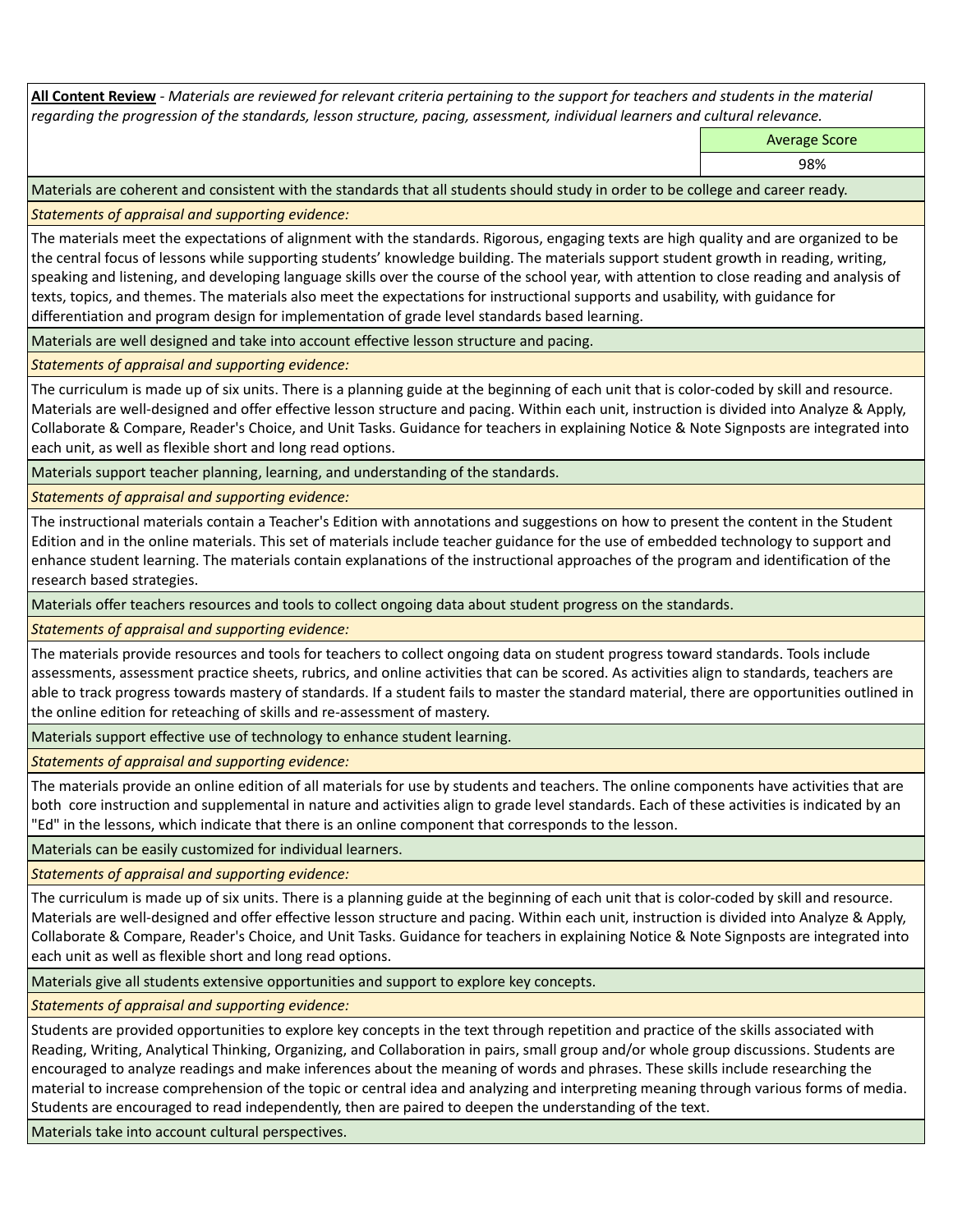*Statements of appraisal and supporting evidence:*

The materials provide tools for students to relate content to cultural diversity. The materials provide cultural perspectives from a diversity of cultures; there are several different texts and genres that represent a diverse cultural perspective. They also include a few suggested additional readings: "Esperanza Rising" by Pam Muñoz Ryan, "Julie of the Wolves" on Hispanic and Native American Culture that support the New Mexico standards.

Materials include a culturally responsive lens.

*Statements of appraisal and supporting evidence:*

The materials include culturally responsive readings. The TE provides opportunities for a culturally responsive lens throughout. Each unit has a planning guide that provides additional instruction for English Learners. Teachers are provided with additional instructions on how to build background and students analyze the figurative language in poems and analyze personification and imagery, providing additional understanding of background and culturally sensitive awareness.